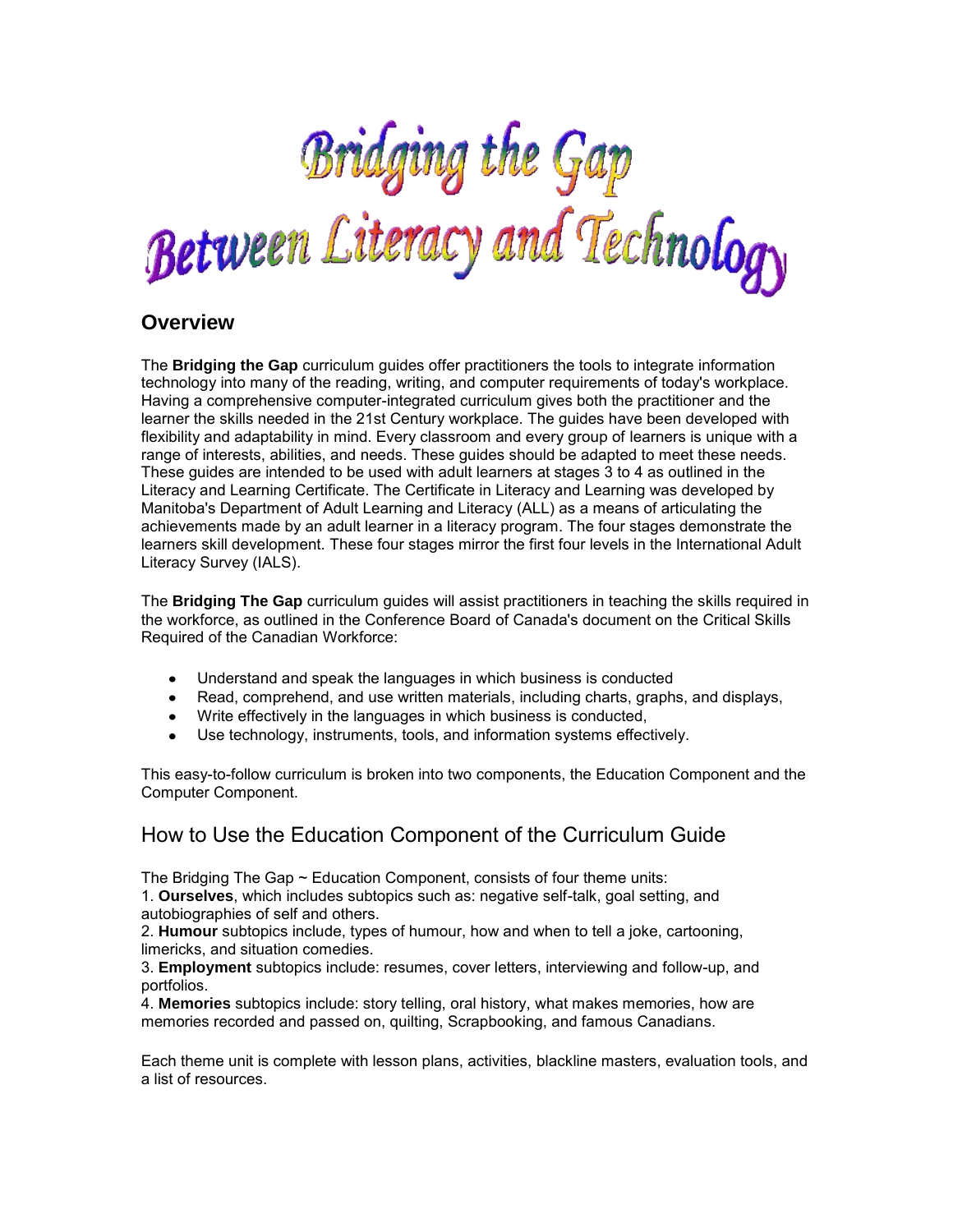The theme starts with an overview in calendar form of twenty days of lesson plans and activities. Practitioners can choose to work through an entire theme or to pick and choose individual lessons within a theme. **It is important to note that you do not have to cover all the topics. Use only the ones which are relevant to your learners, and that some topics may take several class sessions. The length of time needed to complete a topic is entirely up to the discretion of the practitioner.**

### **Journal Entry Suggestions**

Each unit includes a list of journal entry suggestions that are relevant to that topic.

# Page Layout

The **Expected Outcomes** are cross-referenced with the objectives in the third and fourth Stages of the Certificate in Literacy and Learning. The Certificate in Literacy and Learning was developed by Manitoba's Department of Adult Learning and Literacy (ALL) as a means of articulating the achievements made by an adult learner in a literacy program. The four stages demonstrate the learners skill development. These four stages mirror the first four levels in International Literacy Survey (IALS). For example, a task in a Memories lesson asks the learner to "find evidence of the different ways that people/cultures keep memories alive." This part of the assignment will meet the requirements in Stage 3, Unit 1, Assignment 1: Reading Textual and Graphical Material. This includes extracting information, selecting and evaluating material from a variety of sources for a particular purpose.

### **Resources**

This shaded textbox on the right side of the right page, provides a list of relevant resources, and authentic materials ranging from text, video, web sites, and web based resources. We have provided additional space in the resource box to allow practitioners to add any new resources which would be useful and relevant to that topic.

#### **Lesson Description**

The icon resembling a quill with writing paper indicates that this lesson is best completed using these tools. The lesson description provides a step-by-step plan of how the lesson could be carried out in the classroom. Again, this is just a suggestion. You may adapt this to your situation, and to your learners.

### **Subskills Needed**

Each lesson plan includes a section that suggests the subskills that the students should have in order to successfully complete the lesson.

#### **Materials Needed**

Any resources or materials that are needed for the lesson, such as blackline masters, newspapers, or forms are listed here.

#### **Computer Integration**

The icon resembling a computer indicates that some or all of tasks in this lesson could be completed using the computer. This section offers suggestions on how the computer can be integrated into the lesson. In some instances, for example, the word processor can take the place of the pen and paper.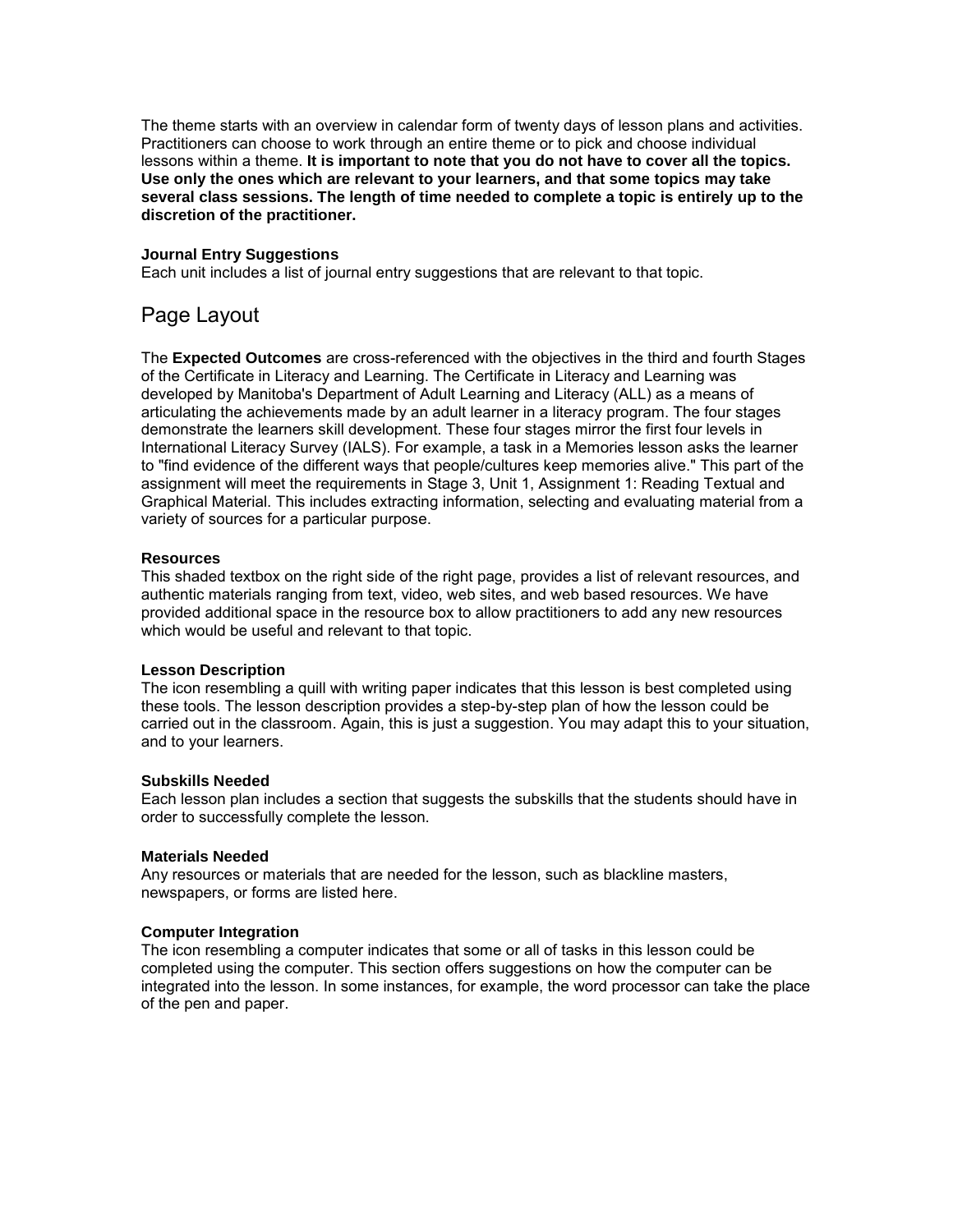**Note:** These tasks are merely suggestions. They do not imply that you must incorporate them into your lesson, or that you need to include computers in every lesson. These are to be used at your discretion. You decide if the task is too advanced or too simple and adapt the lesson to suit your learners. If you do not have Internet access in your classroom, some of the computer tasks may be completed at local community centres such as the Employment Resource Centres, public libraries, or Community Access Projects.

### **See Computer Curriculum Guide**

This section will direct you to the page in the Computer Component where each suggested computer task can be found. Note: The points in this section are in the order they would be performed.

### **Evaluation Tools**

In this section you will find the appropriate checklists and rubrics which describe competencies learners have to master for each level and some conditions under which they are expected to perform them.

# How to Use the Computer Component of the Curriculum Guide

**Bridging the Gap ~ Computer Component:** The Computer component provides practitioners with a step-by-step guide for using a word processing application. The guide starts with a brief introduction to computer basics and then moves into basic Word Processing using Word 97. It is cross-referenced with the **Bridging the Gap ~ Education Component,** giving the instructor the option of integrating the computer skills at various points in the lesson or using the Computer Component on its own as part of a Computer Skills course. It also includes numerous exercises to ensure the learner has lots of opportunity to practise. There are also activities and projects which have real life applications, such as creating memos, flyers, posters, writing resumes and cover letters. The **Computer Component** also includes a glossary of computer terminology. Computer integration has been included to encourage instructors to think about the many ways that a lesson may incorporate technology in a relevant context. It will also help adult learners develop the abilities to use, manage, and understand information technology. It is important that learners develop these abilities throughout the learning process in all the curriculum areas. The benefits of integrating computer skills into the lesson are many, computer integration enhances language learning as well as enhancing the skills needed to obtain employment, and to function effectively in the workplace and in the community.

**Note:** The exercises in the Curriculum guides are merely suggestions. They provide the practitioner with ideas, and should be adapted to meet the specific learners' needs and computer literacy levels.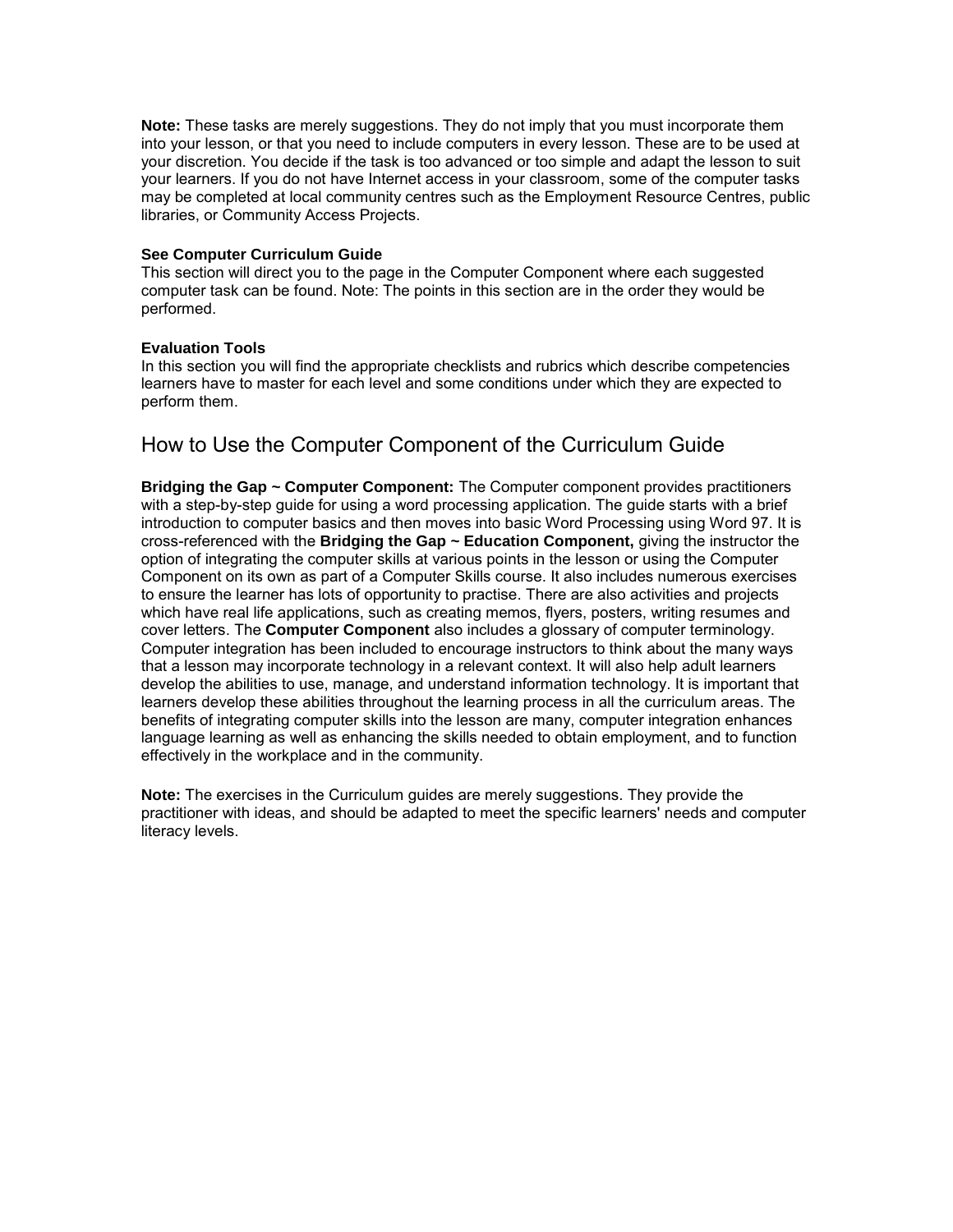# Acknowledgements

### **We would like to express our appreciation to the many people who so generously shared their time, talents and expertise to ensure the success of this project.**

From Samaritan House Ministries Inc.

*Julie Collyer*, for her reassuring calm, her advice, and her faith that we would complete this project on time.

*Sheila Kuzmicki*, for her endless energy and commitment to seeing that things got done no matter what the hour.

*Diane Doyle*, for looking after the hidden work that makes everything run smoothly.

*M.A. Cucksey* for contributing the artwork on the cover, the title pages as well as the icons.

*Jayne Cliplef* and *Della Scott*, for the research and writing they did on the Tech Plus Resource Guides. These guides have been a valuable resource.

For assisting in the editing, proofreading and cross-referencing tasks we would like to thank:

| <b>Bill Taylor</b> | Chris Macdonald | Judith Macdonald |
|--------------------|-----------------|------------------|
| Kim Akins          | Wanda Snow      | Pam Levenick     |
| Alanna Hillis      | Melissa Kusela  | Giselle Godin    |
| Helen Gibbons      | Gordon Gibbons  |                  |

For assisting in data entry, desktop publishing, and other aspects of the project:

| Mandy Vanhove | Donna Wruth      | Literacy Partners of Manitoba |
|---------------|------------------|-------------------------------|
| Tracy Wray    | Marissa Smoke    |                               |
| Marg Rose     | <b>Bill Rose</b> |                               |

Susan Lepp for assisting in the public awareness component of this project

For support and encouragement:

| Marie Matheson | Barb Wynes  | Regina Ramos-Urbano  |
|----------------|-------------|----------------------|
| Anne Haney     | Lorie Herod | Charles Ramsey, NALD |

National Literacy Secretariat for funding this project and giving us the opportunity to provide the literacy field with another valuable resource.

We would also like to thank our families for their patience, support, and encouragement.

## **And a special thank you to all the adult learners who have inspired us.**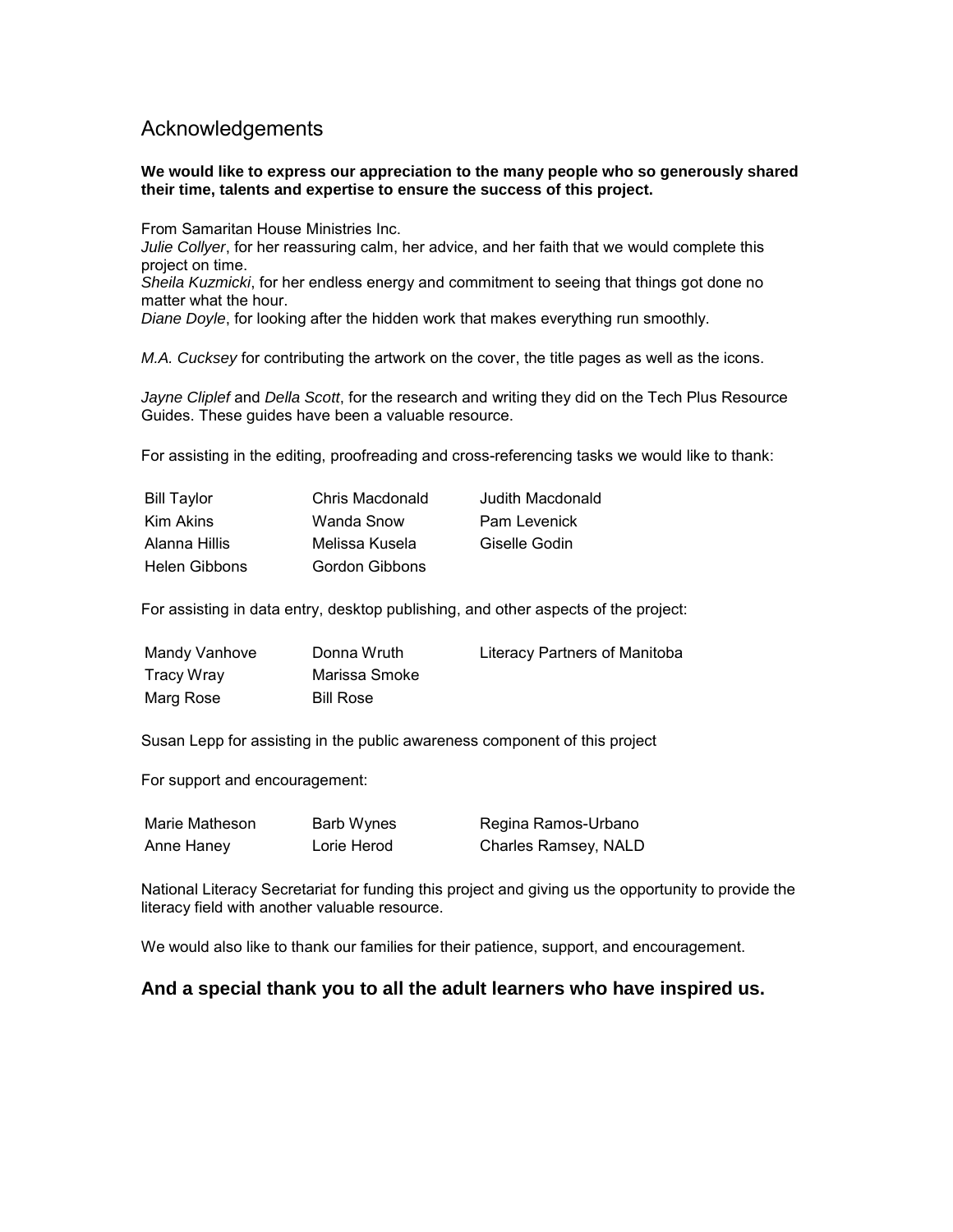# **Biographies**

### *Lan Tang*, B.Sc

Teacher/Curriculum Developer Computer Component

Lan was born in Vietnam, emigrated to Canada in 1980 and has lived in Brandon ever since. Lan received the Brandon University Board of Governor's Entrance Scholarship to attend Brandon University. She graduated with a Bachelor of Science degree, majoring in Computer Science and Mathematics. Lan is currently the Computer Teacher/Curriculum Developer at the Samaritan House Training Centre in Brandon, Manitoba.

#### *Teresa Gibbons*, B.G.S, B.Ed

Teacher/Curriculum Developer Education Component

Teresa has worked in all aspects of the education field from grades K to 12 and with all ages of students from children to adults. She also has been involved in the Fine Arts as a teacher and coordinator. Teresa has been recognized on several occasions for her outstanding work. She, together with her students, won the Hometown Hero award for a poster they designed, as well as an Honorable Mention for an environmental video they produced.

### *Sylvia Provenski*, B.Ed., CAE

#### Project Coordinator

Sylvia has been involved in the adult literacy field since 1985 as a teacher, coordinator and leader. She has been responsible for the development and management of a number of technology related projects. She was an invited presenter at the Literacy and Technology Conference in Atlanta, Georgia. Sylvia was also nominated for the Lt. Governor's Medal for Outstanding Achievement in Literacy.

### Rose Cucksey: Artist

Rose is well known in Brandon for her artwork. She specializes in "window art" and has created many wonderful thematic scenes on the windows at Samaritan House. The greatest joy in Rose's life comes from her two children. Her strong Christian beliefs help her to meet the challenges of life with two exceptional children.

### **Curriculum Development: The Process**

It has been suggested that we document the process of putting together this curriculum. Outlining the entire process would require a document that would be equally as large as this one. Instead, we have decided to summarize the process in point form. If anyone is considering taking on a curriculum development project…be forewarned, it is a huge undertaking that requires enormous time and expertise. In retrospect, the curriculum development component of this project would have been better done as a twenty month project rather than the ten month time frame we worked under.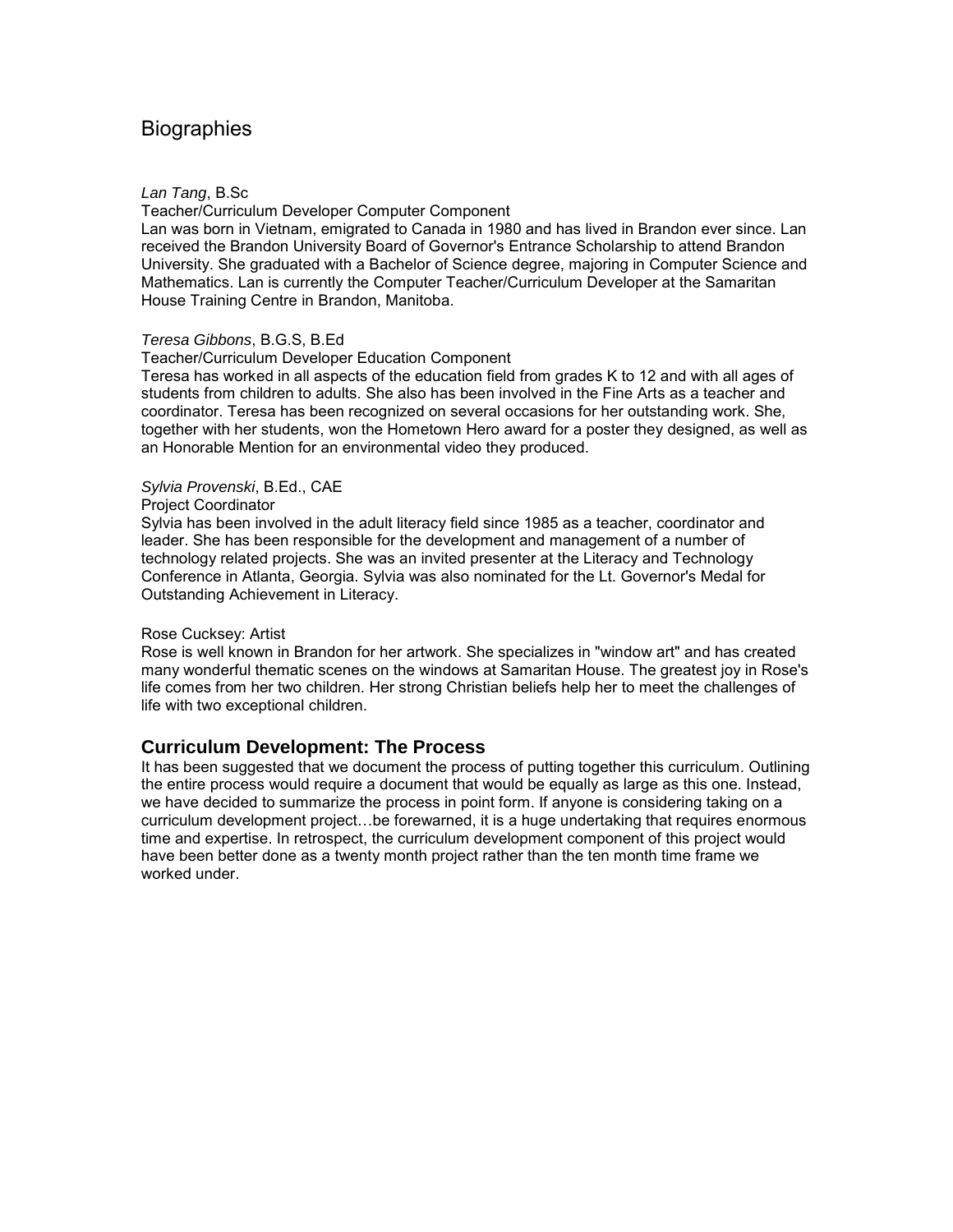# **The Process**

### **1. Planning:**

- Define curriculum. What is a "curriculum"? It represents a set of tools for practitioners to  $\bullet$ use in the development of programs, approaches and materials that are designed to increase the level of skills, knowledge, and capability of their learners.
- Consider appropriate goals. Whose goals need to be met, and what are those goals? We  $\bullet$ decided on these four.

Academic skills Employment skills Personal development Computer skills

- Where are the students developmentally: As the learners in our program were mostly Level 3 and 4 learners we determined we would focus on this group.
- What are the learners' needs and interests. We felt that learning best takes place when learners identify their own questions and gaps in knowledge as well as their own interests and needs. Therefore, we enlisted the help of our learners in choosing the four themes.
- What skills do they need to have introduced and mastered? Adults with limited literacy skills should be given credit for the skills and knowledge they do have. Therefore, it is important to build on and extend the knowledge and skills of adult learners. The lessons and activities chosen in each theme reflect this philosophy.

### **2. Considerations**

- What format should we use: instructional units or themes?  $\bullet$
- Which computer application: MS Word, Word Perfect, or Word Pad?  $\bullet$
- How much time should be devoted to each lesson?
- How many themes would we be able to develop in the given time frame?
- What themes would provide a relevant context for the adult education classroom, reinforce all aspects of the learners' experiences, and reflect learners' interests
- What materials are readily available to support instruction
- What Page layout, fonts: style, size should we use  $\bullet$

### **3. Design/Production**

- Become familiar with the objectives and performance criteria for the Stage 3 Literacy and Learning Certificate, and the Stage 4 Pre-GED, and Employment Certificates
- Become familiar with the objectives and performance criteria for GED test
- Become familiar with the Essential Skills as outlined by the Conference Board of Canada
- Review planned curriculum  $\bullet$
- Research activities and corresponding performance tasks
- Design lesson plans
- Research and design assessment/ evaluation tools
- Research and compile resource list
- Design Blackline masters